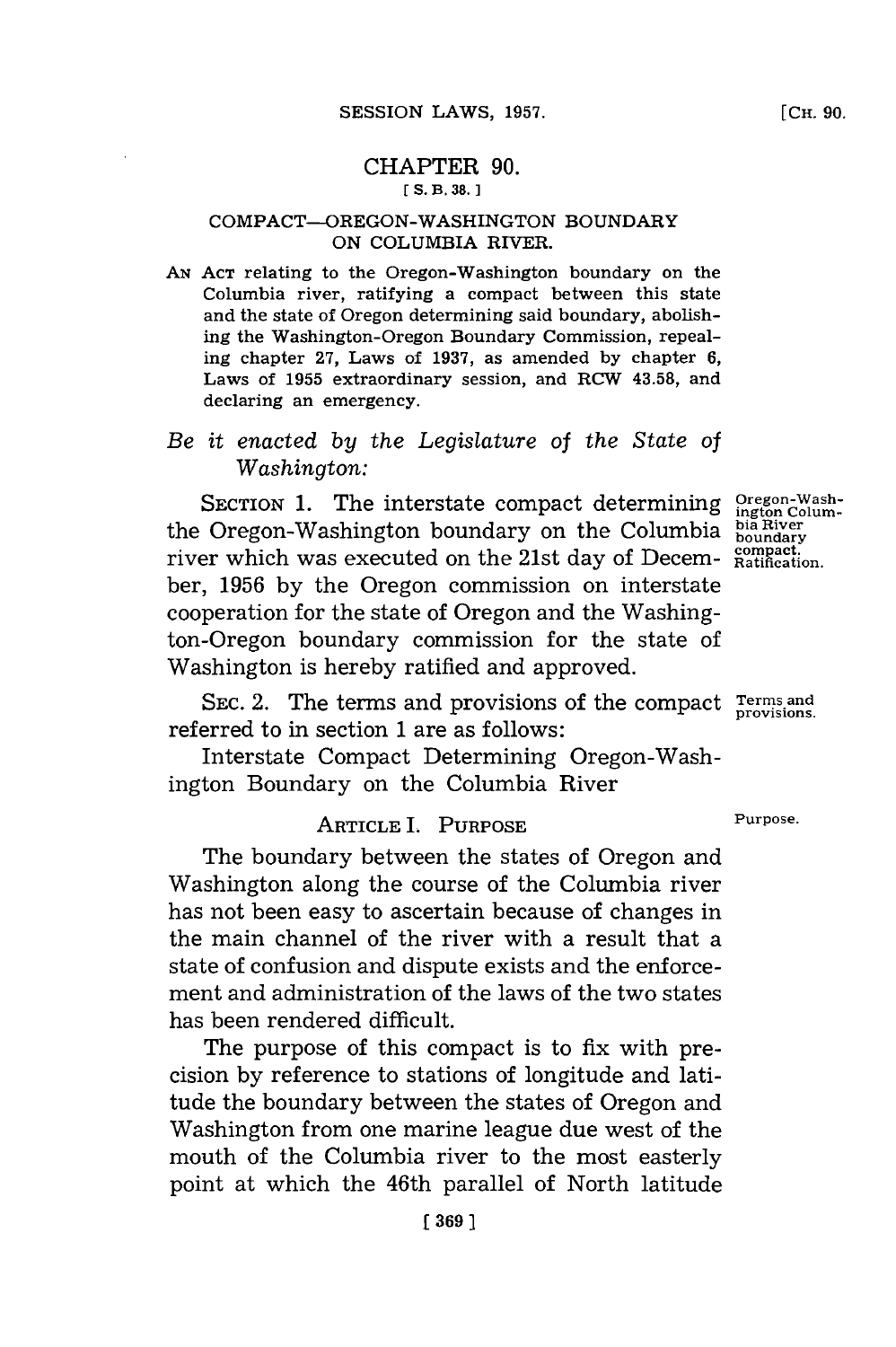crosses said river, at which point the river ceases to form the boundary between the two states.

### ARTICLE IL. DESCRIPTION

Description.

CH. **90.]**

The boundary between the states of Oregon and Washington from one marine league due west of the mouth of the Columbia river to the point at which the last described point number **(#191)** of the boundary as herein determined meets the 46th parallel of North latitude at 118°59'10".12 of West longitude shall be as follows:

Beginning one marine league at sea off the mouth of the Columbia river at north latitude  $46^{\circ}15'00''.00$ ; running thence due east to point number **1** of this description, which point is at north latitude 46'15'00".00, west longitude 124'05'00".00; thence from point number **1** continuing upstream in the channel of the Columbia river **by** a series of straight lines connnecting the following numbered and described points in consecutive order.

| North         | West          | Description |
|---------------|---------------|-------------|
| Number        |               | of Location |
| 46°15′00″.00  | 124°05′00″.00 |             |
| 46°15'51".00  | 124°02'02".75 |             |
| 46°16'17''.00 | 124°01'45".80 |             |
| 46°16′59″.50  | 124°02'14".40 |             |
| 46°17'28".00  | 124°02'07".00 |             |
| 46°17'33".25  | 124°01'12".25 |             |
| 46°16′41″.50  | 124°00'00".00 |             |
| 46°16′03″.00  | 123°58'11".80 |             |
| 46°14'19".80  | 123°55'42".00 |             |
| 46°14′06″.00  | 123°52′14″.50 |             |
| 46°16′09″.50  | 123°44′20″.50 |             |
| 46°15′01″.00  | 123°41'12".70 |             |
| 46°15'33".30  | 123°38′52″.80 |             |
| 46°15'23".90  | 123°35'05".00 |             |
| 46°15′38″.00  | 123°32'23".00 |             |
| 46°16'14".60  | 123°30′00″.00 |             |
| 46°15′46″.70  | 123°27′51″.40 |             |
| 46°14′23″.50  | 123°25'51".60 |             |
| 46°13'10".50  | 123°25'20".50 |             |
| 46°11′29″.00  | 123°25′43″.60 |             |
| 46°10'47".80  | 123°25'38".00 |             |
| 46°09'01".00  | 123°23'21".50 |             |
|               | Latitude      | Longitude   |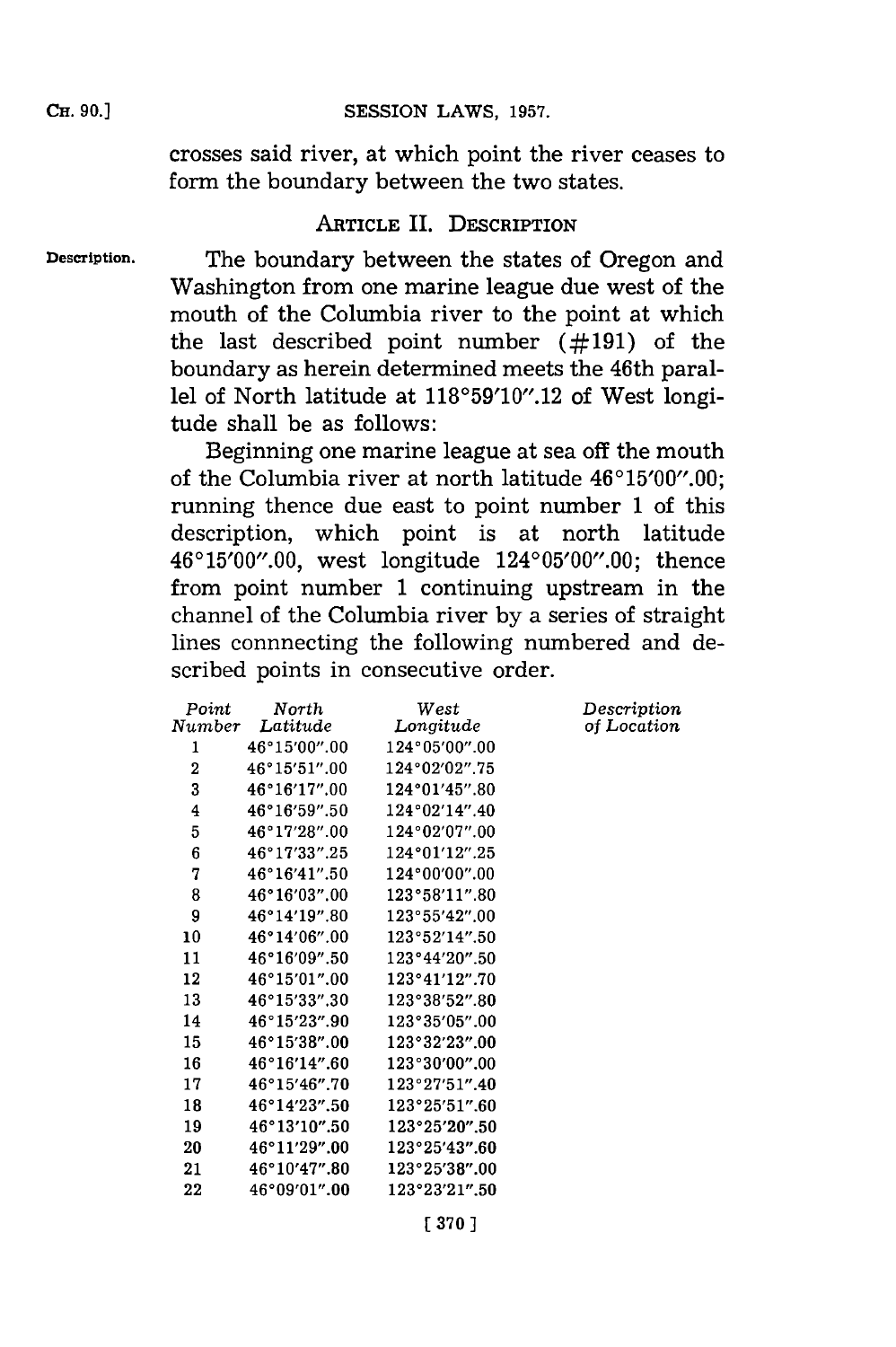| Point  | North        | West           | Description                | Description |
|--------|--------------|----------------|----------------------------|-------------|
| Number | Latitude     | Longitude      | of Location                |             |
| 23     | 46°08'33".00 | 123°18'45".60  |                            |             |
| 24     | 46°09′04″.50 | 123°15'47".20  |                            |             |
| 25     | 46°10′00″.00 | 123°13'51".20  |                            |             |
| 26     | 46°11'20".80 | 123°09'55".50  |                            |             |
| 27     | 46°11'11".30 | 123°07'10".90  |                            |             |
| 28     | 46°09'40".00 | 123°04'23".50  |                            |             |
| 29     | 46°09′24″.00 | 123°03'22".40  |                            |             |
| 30     | 46°08'38".40 | 123°02'00".00  |                            |             |
| 31     | 46°08′06″.00 | 123°00'16".00  |                            |             |
| 32     | 46°06'20".02 | 122°57'44".28  |                            |             |
| 33     | 46°06'17".36 | 122°57'38".295 | a point on the center      |             |
|        |              |                | line of the Longview       |             |
|        |              |                | Bridge at center of        |             |
|        |              |                | main span                  |             |
| 34     | 46°06′14″.71 | 122°57'32".31  |                            |             |
| 35     | 46°05′02″.70 | 122°54′11″.00  |                            |             |
| 36     | 46°03'37".50 | 122°52'59".50  |                            |             |
| 37     | 46°01'53".50 | 122°52′35″.50  |                            |             |
| 38     | 46°00'52".25 | 122°51'17".20  |                            |             |
| 39     | 45°58'52".00 | 122°50'11″.80  |                            |             |
| 40     | 45°57'40".00 | 122°48'46".80  |                            |             |
| 41     | 45°55'57".00 | 122°48'18".00  |                            |             |
| 42     | 45°54'47".00 | 122°48'36".75  |                            |             |
| 43     | 45°53'05".00 | 122°47'48".30  |                            |             |
| 44     | 45°52'06".00 | 122°47'01".50  |                            |             |
| 45     | 45°50'40".00 | 122°47'04".50  |                            |             |
| 46     | 45°49′31″.20 | 122°47'41".00  |                            |             |
| 47     | 45°48'37".00 | 122°47'40".00  |                            |             |
| 48     | 45°46'51".00 | 122°46'06".30  |                            |             |
| 49     | 45°45′34″.20 | 122°45'37".00  |                            |             |
| 50     | 45°44'04".70 | 122°45'32".00  |                            |             |
| 51     | 45°42′05″.00 | 122°46'16".00  |                            |             |
| 52     | 45°40'50".80 | 122°46'24".00  |                            |             |
| 53     | 45°39′26″.75 | 122°45'46".00  |                            |             |
| 54     | 45°38'40".00 | 122°44'13".00  |                            |             |
| 55     | 45°38′17″.00 | 122°42'47".50  |                            |             |
| 56     | 45°37'35".37 | 122°41'35".14  |                            |             |
| 57     | 45°37′29″.47 | 122°41'23".855 | a point on the center      |             |
|        |              |                | line of Northern Pa-       |             |
|        |              |                |                            |             |
|        |              |                | cific Railroad Bridge      |             |
|        |              |                | across Columbia            |             |
|        |              |                | River, which point is      |             |
|        |              |                | at center of 3rd pier      |             |
|        |              |                | south<br>of<br>the<br>draw |             |
|        |              |                | span                       |             |
| 58     | 45°37′26″.52 | 122°41′18″.215 |                            |             |
| 59     | 45°37'07".85 | 122°40'33".42  |                            |             |
|        |              |                |                            |             |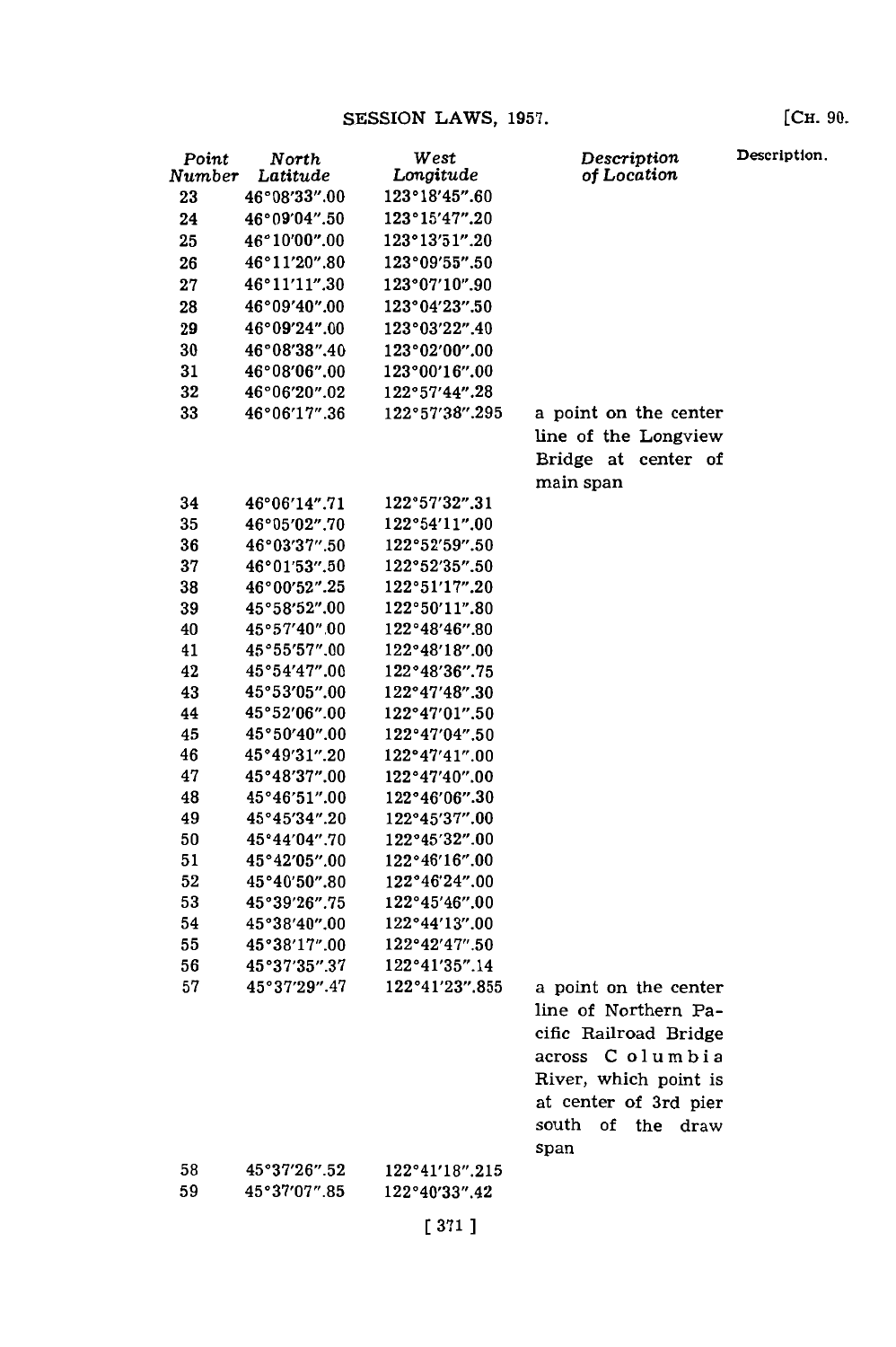**CH. 90.1**

| Description. | Point<br>Number<br>60 | North<br>Latitude<br>45°37'05".938 | West<br>Longitude<br>122°40'26".939 | Description<br>of Location<br>a point on the center                                                                                                                                                                                                                                                                                                                                                                                                             |
|--------------|-----------------------|------------------------------------|-------------------------------------|-----------------------------------------------------------------------------------------------------------------------------------------------------------------------------------------------------------------------------------------------------------------------------------------------------------------------------------------------------------------------------------------------------------------------------------------------------------------|
|              | 61                    | 45°37′05″.62                       | 122°40'25".86                       | line of the west high-<br>way bridge crossing<br>the Columbia River<br>between Portland,<br>Ore. and Vancouver,<br>Wash., said point be-<br>ing 12.0 ft. south from<br>the center of pier No.<br>6 of said bridge<br>a point on the center<br>line of the east high-<br>way bridge crossing<br>the Columbia River<br>between Portland,<br>Ore. and Vancouver,<br>Wash., said point be-<br>ing 12.0 ft. south from<br>the center of pier No.<br>6 of said bridge |
|              | 62                    | 45°37′03″.71                       | 122°40'19''.38                      |                                                                                                                                                                                                                                                                                                                                                                                                                                                                 |
|              | 63                    | 45°36′34″.00                       | 122°38'27".00                       |                                                                                                                                                                                                                                                                                                                                                                                                                                                                 |
|              | 64                    | 45°36'29".80                       | 122°36'21".30                       |                                                                                                                                                                                                                                                                                                                                                                                                                                                                 |
|              | 65                    | 45°36'20".00                       | 122°35'20".00                       |                                                                                                                                                                                                                                                                                                                                                                                                                                                                 |
|              | 66                    | 45°35'47".90                       | 122°32'48".00                       |                                                                                                                                                                                                                                                                                                                                                                                                                                                                 |
|              | 67                    | 45°35′23″.50                       | 122°31′24″.20                       |                                                                                                                                                                                                                                                                                                                                                                                                                                                                 |
|              | 68                    | 45°35′01″.00                       | 122°29′30″.00                       |                                                                                                                                                                                                                                                                                                                                                                                                                                                                 |
|              | 69                    | 45°34′42″.80                       | 122°28'20".50                       |                                                                                                                                                                                                                                                                                                                                                                                                                                                                 |
|              | 70<br>71              | 45°34′03″.00                       | 122°27'09".30                       |                                                                                                                                                                                                                                                                                                                                                                                                                                                                 |
|              | 72                    | 45°33'49".00<br>45°34′03″.30       | 122°26'15".80<br>122°24'36".50      |                                                                                                                                                                                                                                                                                                                                                                                                                                                                 |
|              | 73                    | 45°34'29".50                       | 122°23'25".80                       |                                                                                                                                                                                                                                                                                                                                                                                                                                                                 |
|              | 74                    | 45°34'33".40                       | 122°22'44".00                       |                                                                                                                                                                                                                                                                                                                                                                                                                                                                 |
|              | 75                    | 45°34'10".00                       | 122°21′04″.00                       |                                                                                                                                                                                                                                                                                                                                                                                                                                                                 |
|              | 76                    | 45°32'55".20                       | 122°19'49".00                       |                                                                                                                                                                                                                                                                                                                                                                                                                                                                 |
|              | 77                    | 45°32′38″.00                       | 122°17'43".70                       |                                                                                                                                                                                                                                                                                                                                                                                                                                                                 |
|              | 78                    | 45°32'38".80                       | 122°15′56″.70                       |                                                                                                                                                                                                                                                                                                                                                                                                                                                                 |
|              | 79                    | 45°33'03".25                       | 122°14'24".50                       |                                                                                                                                                                                                                                                                                                                                                                                                                                                                 |
|              | 80                    | 45°33'55".00                       | $122^{\circ}11'58''.50$             |                                                                                                                                                                                                                                                                                                                                                                                                                                                                 |
|              | 81                    | 45°34′37″.00                       | 122°10'54".00                       |                                                                                                                                                                                                                                                                                                                                                                                                                                                                 |
|              | 82                    | 45°35′03″.00                       | 122°08'25".50                       |                                                                                                                                                                                                                                                                                                                                                                                                                                                                 |
|              | 83                    | 45°34′53″.40                       | $122^{\circ}06'40''.00$             |                                                                                                                                                                                                                                                                                                                                                                                                                                                                 |
|              | 84                    | 45°35'00".00                       | 122°06'02".00                       |                                                                                                                                                                                                                                                                                                                                                                                                                                                                 |
|              | 85                    | 45°36'35".00                       | 122°02'35".00                       |                                                                                                                                                                                                                                                                                                                                                                                                                                                                 |
|              | 86                    | 45°36′53″.80                       | 122°01'11".50                       |                                                                                                                                                                                                                                                                                                                                                                                                                                                                 |
|              | 87                    | 45°36'58".00                       | 122°00'08".50                       |                                                                                                                                                                                                                                                                                                                                                                                                                                                                 |
|              | 88                    | 45°37'23".00                       | 121°58'54".50                       |                                                                                                                                                                                                                                                                                                                                                                                                                                                                 |
|              | 89                    | 45°37'59".00                       | 121°57'42".80                       |                                                                                                                                                                                                                                                                                                                                                                                                                                                                 |
|              |                       |                                    | [372]                               |                                                                                                                                                                                                                                                                                                                                                                                                                                                                 |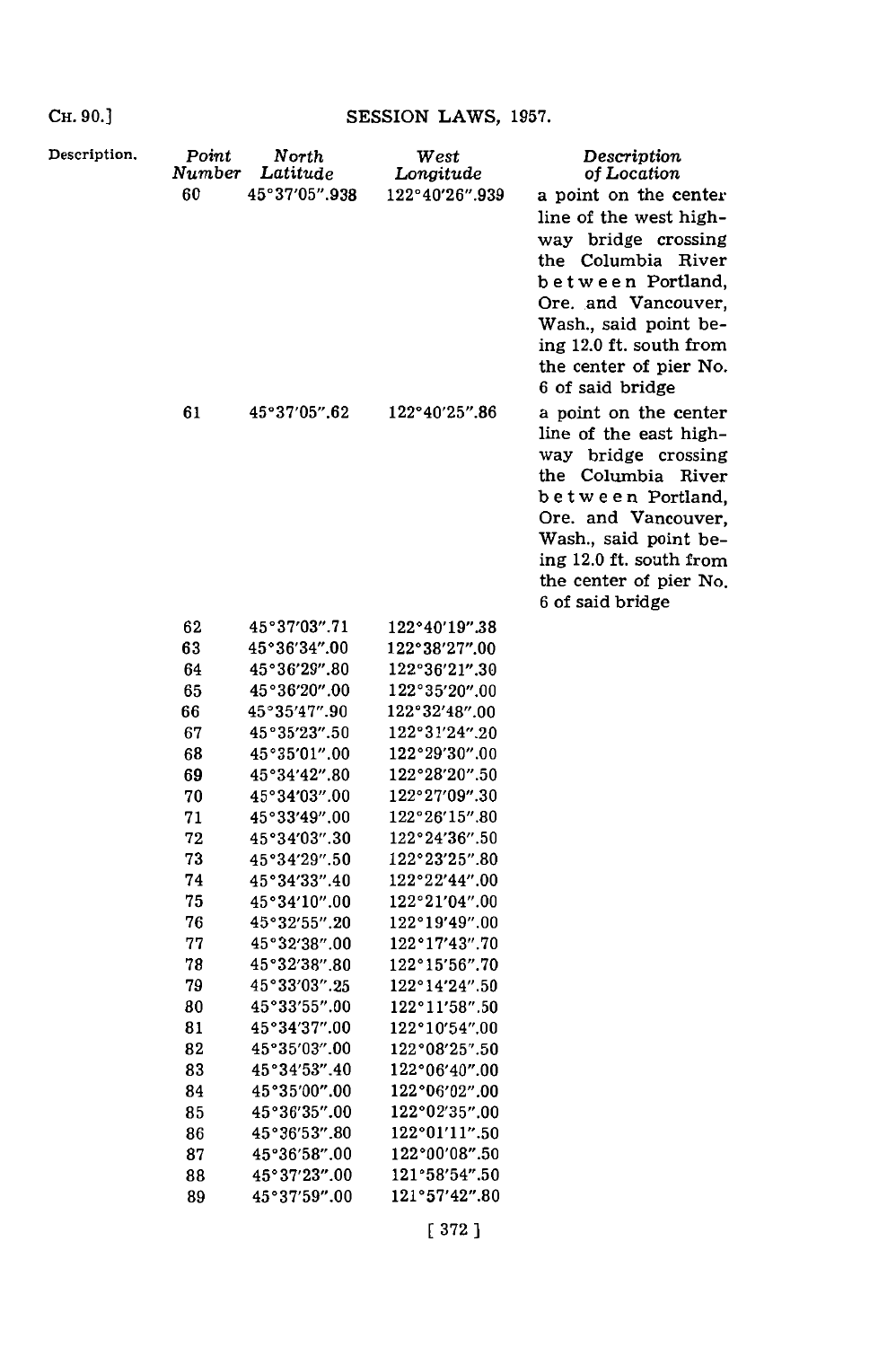| $Point^+$ | North<br>Number Latitude | West                        | Description                                                                                                                                              | Descrip |
|-----------|--------------------------|-----------------------------|----------------------------------------------------------------------------------------------------------------------------------------------------------|---------|
| 90        | 45°38'37".50             | Longitude<br>121°57'16''.50 | of Location                                                                                                                                              |         |
| 91        | 45°38'42".00             | 121°57'01".80               |                                                                                                                                                          |         |
|           |                          |                             |                                                                                                                                                          |         |
| 92        | 45°38'40".35             | 121°56'37".34               |                                                                                                                                                          |         |
| 93        | 45°38'40".13             | 121°56'22".57               | a point at the inter-<br>section of the axis of<br>Bonneville Dam and<br>the center line of cen-                                                         |         |
|           |                          |                             | ter pier of the spill-<br>way of said dam                                                                                                                |         |
| 94        | 45°38′39″.82             | 121°56′01″.46               |                                                                                                                                                          |         |
| 95        | 45°39'17".00             | 121°54'25".00               |                                                                                                                                                          |         |
| 96        | 45°39'43".85             | 121°53′58″.48               | a point on center line<br>of bridge at Cascade<br>Locks, known as "The<br>Bridge of the Gods"<br>and in the center of<br>the main span of said<br>bridge |         |
| 97        | 45°39'44".81             | 121°53'58".16               |                                                                                                                                                          |         |
| 98        | 45°39'45".77             | 121°53'57".84               |                                                                                                                                                          |         |
| 99        | 45°40'15".00             | 121°54'02".00               |                                                                                                                                                          |         |
| 100       | 45°41'36".80             | 121°51'57".00               |                                                                                                                                                          |         |
| 101       | 45°42'24".75             | 121°48'36".00               |                                                                                                                                                          |         |
| 102       | 45°41'39".00             | 121°44'02".00               |                                                                                                                                                          |         |
| 103       | 45°41'42".00             | 121°42'22".00               |                                                                                                                                                          |         |
| 104       | 45°42'19".00             | 121°40'02".00               |                                                                                                                                                          |         |
| 105       | 45°42'17".50             | 121°37'48".50               |                                                                                                                                                          |         |
| 106       | 45°43'36".00             | 121°31'54".30               |                                                                                                                                                          |         |
| 107       | 45°43'15".275            | 121°29'52".445              |                                                                                                                                                          |         |
| 108       | 45°43'07".02             | 121°29'36".615              | a point on the center<br>line of the Hood River<br>Bridge at the center                                                                                  |         |
|           |                          |                             | of the draw span of<br>said bridge                                                                                                                       |         |
| 109       | 45°43′04″.075            | 121°29′30″.96               |                                                                                                                                                          |         |
| 110       | 45°42'05".20             | 121°27′41″.80               |                                                                                                                                                          |         |
| 111       | 45°41'39".25             | 121°25'22".00               |                                                                                                                                                          |         |
| 112       | 45°41'35".00             | 121°24'02".00               |                                                                                                                                                          |         |
| 113       | 45°42'11".50             | 121°22'17".00               |                                                                                                                                                          |         |
| 114       | 45°42'18".00             | 121°20'11".50               |                                                                                                                                                          |         |
| 115       | 45°42′00″.00             | 121°18'40".00               |                                                                                                                                                          |         |
| 116       | 45°41'13".30             | 121°17'10".00               |                                                                                                                                                          |         |
| 117       | 45°40′40″.50             | 121°14′52″.00               |                                                                                                                                                          |         |
| 118       | 45°40'17".00             | 121°12'52".50               |                                                                                                                                                          |         |
| 119       | 45°39′00″.00             | 121°11'57".00               |                                                                                                                                                          |         |
| 120       | 45°37′47″.00             | 121°11'38".40               |                                                                                                                                                          |         |
| 121       | 45°37′00″.25             | 121°11'43".00               |                                                                                                                                                          |         |
|           |                          |                             |                                                                                                                                                          |         |

**Description.**

[CH. **90.**

**[ 373]**

**1210 10'57".00**

122 **45036'23".80**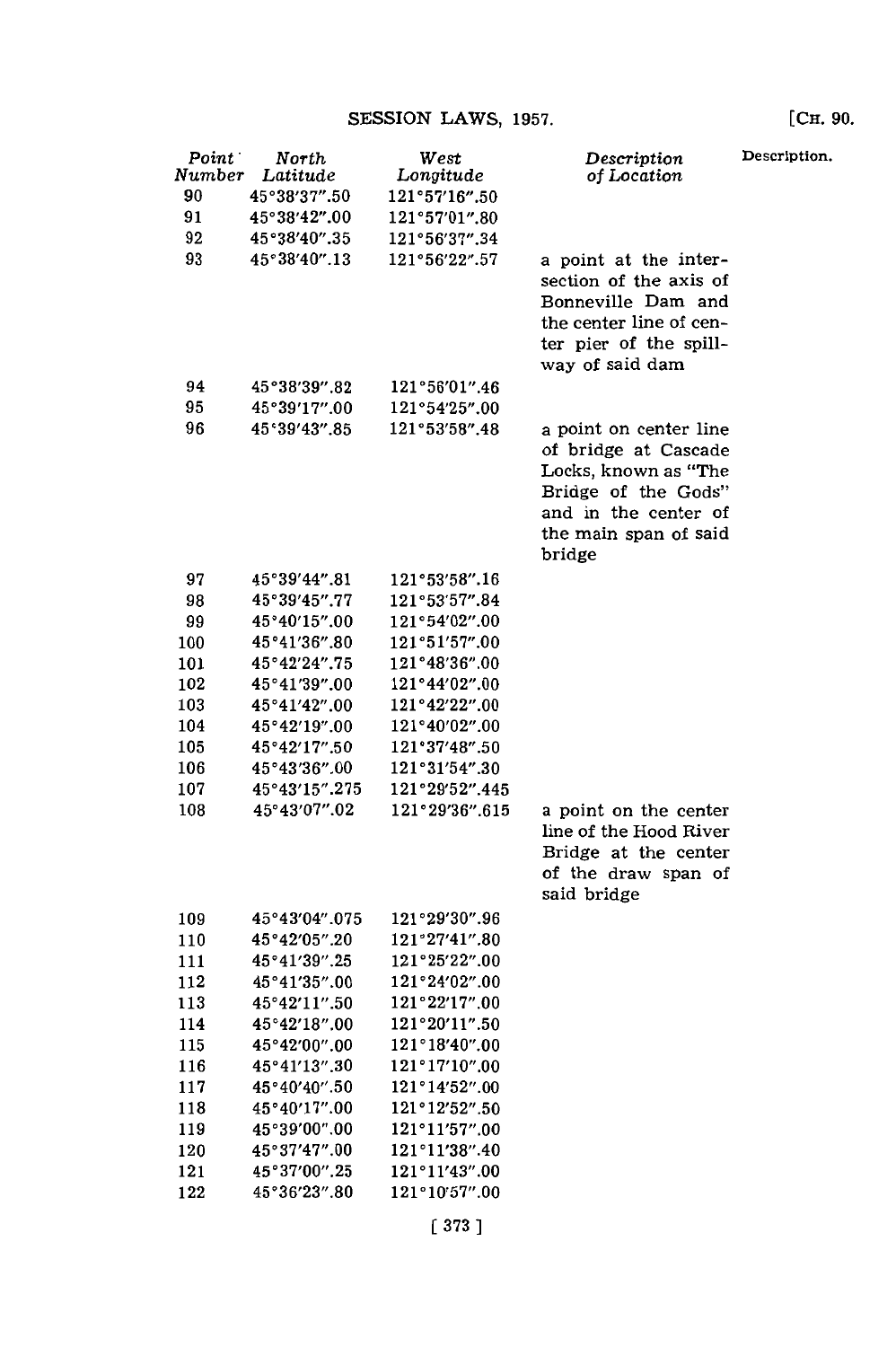| Description. | Point<br>Number<br>123<br>124 | North<br>Latitude<br>45°36'22".50<br>45°36′29″.175 | West<br>Longitude<br>121°10'00".00<br>121°08'39".84 | Description<br>of Location                                                                                                                              |
|--------------|-------------------------------|----------------------------------------------------|-----------------------------------------------------|---------------------------------------------------------------------------------------------------------------------------------------------------------|
|              | 125                           | 45°36'40".89                                       | 121°08'22".135                                      | a point on the center<br>of the<br>line :<br><b>Dalles</b><br>Bridge across the Co-<br>lumbia River at the<br>center of the main<br>span of said bridge |
|              | 126                           | 45°36'43".94                                       | 121°08'17".53                                       |                                                                                                                                                         |
|              | 127                           | 45°36′35″.69                                       | 121°07'50".34                                       |                                                                                                                                                         |
|              | 128                           | 45°36'58".44                                       | 121°07'16".41                                       |                                                                                                                                                         |
|              | 129                           | 45°37'06".095                                      | 121°06'57".58                                       |                                                                                                                                                         |
|              | 130                           | 45°37'14".85                                       | 121°07'02".75                                       | a point on the axis of<br>the Dalles Dam<br>at<br>Station 48-79 of the<br>center line survey of<br>said dam                                             |
|              | 131                           | 45°37′23″.97                                       | 121°07′08″.14                                       |                                                                                                                                                         |
|              | 132                           | 45°38′53″.13                                       | 121°05'01".25                                       |                                                                                                                                                         |
|              | 133                           | 45°39′09″.54                                       | 121°03'47".80                                       |                                                                                                                                                         |
|              | 134                           | 45°39'04".04                                       | 121°01'57".51                                       |                                                                                                                                                         |
|              | 135                           | 45°39′12″.08                                       | 121°00'22".28                                       |                                                                                                                                                         |
|              | 136                           | 45°38′54″.66                                       | 120°58'56".33                                       |                                                                                                                                                         |
|              | 137                           | 45°38'55".91                                       | 120°58'49".52                                       | a point on the center<br>line of the Oregon<br>Trunk Railroad<br>Bridge and in the<br>center of the 4th pier<br>from the north end of<br>said bridge    |
|              | 138                           | 45°38′58″.405                                      | 120°58'35".90                                       |                                                                                                                                                         |
|              | 139                           | 45°39′24″.84                                       | 120°57'06".97                                       |                                                                                                                                                         |
|              | 140                           | 45°39′23″.58                                       | 120°56′34″.22                                       |                                                                                                                                                         |
|              | 141                           | 45°38'24".54                                       | 120°54'44".75                                       |                                                                                                                                                         |
|              | 142                           | 45°38′35″.09                                       | 120°53'40".72                                       |                                                                                                                                                         |
|              | 143                           | 45°40'18".79                                       | 120°51'15".26                                       |                                                                                                                                                         |
|              | 144                           | 45°41'11".69                                       | 120°47'14".64                                       |                                                                                                                                                         |
|              | 145                           | 45°42'19".71                                       | 120°43'38".83                                       |                                                                                                                                                         |
|              | 146                           | 45°42'42".58                                       | 120°42'10".70                                       |                                                                                                                                                         |
|              | 147                           | 45°42'57".18                                       | 120°41'18".11                                       |                                                                                                                                                         |
|              | 148                           | 45°43'48".14                                       | 120°40'05".19                                       |                                                                                                                                                         |
|              | 149                           | 45°44'45".12                                       | 120°38'01".97                                       |                                                                                                                                                         |
|              | 150                           | 45°44'47".00                                       | 120°37'17".91                                       |                                                                                                                                                         |
|              | 151                           | 45°44'47".99                                       | 120°35'23".91                                       |                                                                                                                                                         |
|              | 152                           | 45°44'18".49                                       | 120°33'29".23                                       |                                                                                                                                                         |
|              | 153                           | 45°42′37″.59                                       | 120°31′17″.65                                       |                                                                                                                                                         |
|              | 154                           | 45°42′00″.37                                       | 120°30′16″.48                                       |                                                                                                                                                         |
|              | 155                           | 45°41'40".42                                       | 120°28′53″.22                                       |                                                                                                                                                         |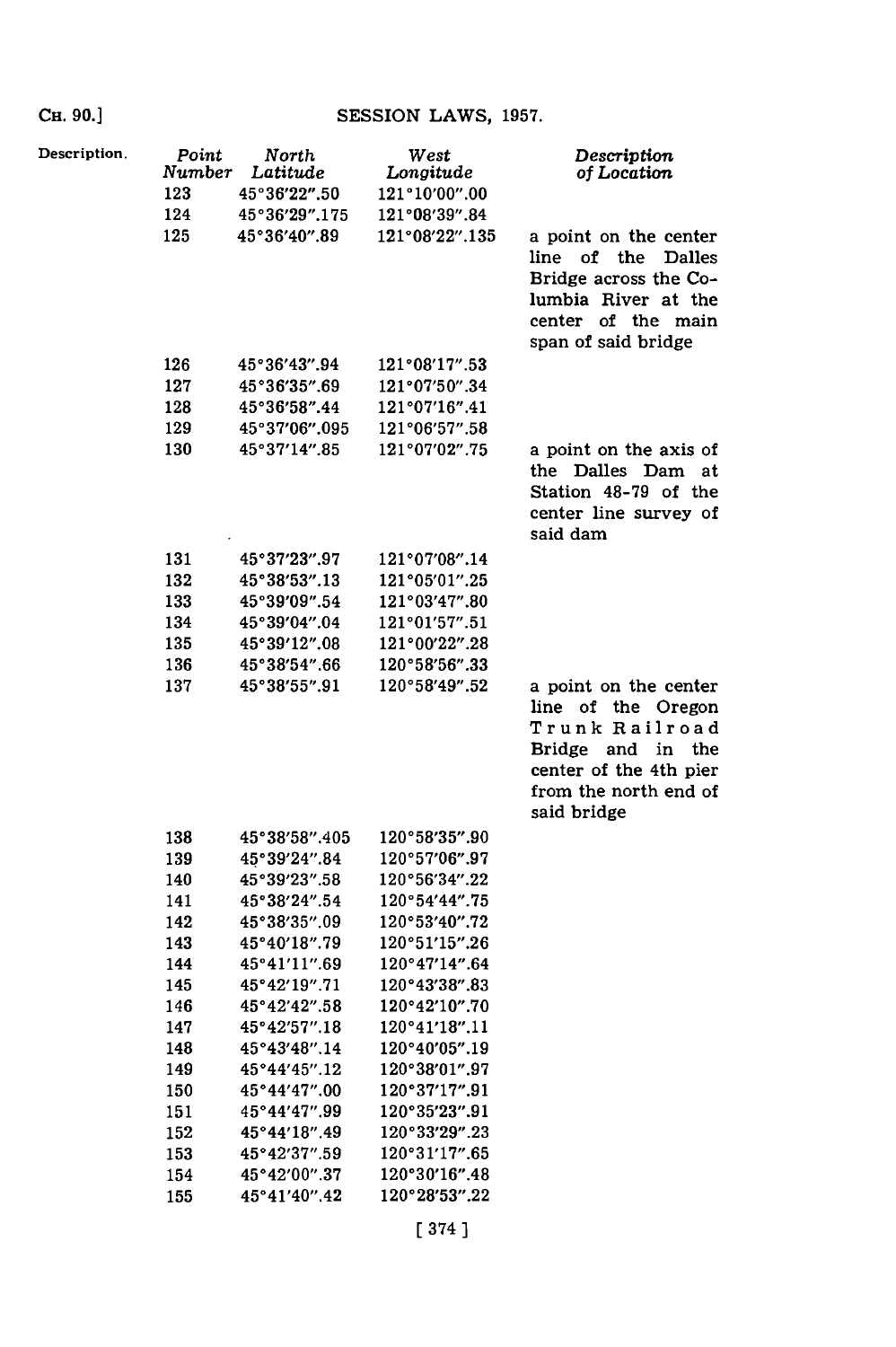| Point<br>Number | North<br>Latitude            | West                       | Description<br>of Location | Description. |
|-----------------|------------------------------|----------------------------|----------------------------|--------------|
| 156             | 45°41'58".55                 | Longitude<br>120°24'08".96 |                            |              |
| 157             | 45°42'41".66                 | 120°19'30".62              |                            |              |
| 158             | 45°43'16".74                 | 120°16'56".18              |                            |              |
| 159             | 45°43′33″.84                 | 120°12'34".62              |                            |              |
| 160             | 45°45′43″.67                 | 120°10'10".01              |                            |              |
| 161             | 45°46'24".09                 | 120°08'25".17              |                            |              |
| 162             | 45°47'07".10                 | 120°04'08".70              |                            |              |
| 163             | 45°48'26".17                 | 120°00'49".27              |                            |              |
| 164             | 45°49'28".29                 | 119°57'52".64              |                            |              |
| 165             | 45°49'41".97                 | 119°54'21".95              |                            |              |
| 166             | 45°50'25".18                 | 119°50'53".51              |                            |              |
| 167             | 45°50′52″.00                 | 119°48'05".62              |                            |              |
| 168             | 45°50'45".15                 | 119°46'18".16              |                            |              |
| 169             | 45°51'25".40                 | 119°40'07".80              |                            |              |
| 170             | 45°54'20".70                 | 119°37'20".96              |                            |              |
| 171             | 45°55'10".82                 | 119°35'58".28              |                            |              |
| 172             | 45°55′32″.25                 | 119°34'13".67              |                            |              |
| 173             | 45°54'31".37                 | 119°31'24".18              |                            |              |
| 174             | 45°54'23".43                 | 119°29'13".01              |                            |              |
| 175             |                              | 119°26'57".35              |                            |              |
| 176             | 45°55'03".10<br>45°55'18".10 | 119°21'48".12              |                            |              |
|                 | 45°55'51".37                 | 119°19'52".71              |                            |              |
| 177             |                              |                            |                            |              |
| 178             | 45°55′54″.48                 | 119°19′39″.28              | a point on the center      |              |
|                 |                              |                            | line of the Umatilla       |              |
|                 |                              |                            | Bridge at the center       |              |
|                 |                              |                            | of the north main          |              |
|                 |                              |                            | span of said bridge        |              |
| 179             | 45°55′59″.59                 | 119°19'17".20              |                            |              |
| 180             | 45°56′10″.26                 | 119°17'47".60              | a point on the axis of     |              |
|                 |                              |                            | McNary Dam at the          |              |
|                 |                              |                            | face<br>north<br>of<br>the |              |
|                 |                              |                            | south<br>overflow<br>non   |              |
|                 |                              |                            | section                    |              |
| 181             | 45°56'15".24                 | 119°17'05".76              |                            |              |
| 182             | 45°56′24″.05                 | 119°15'21".40              |                            |              |
| 183             | 45°55'58".60                 | 119°13'28".22              |                            |              |
| 184             | 45°55'40".97                 | 119°11'39".82              |                            |              |
| 185             | 45°55'40".26                 | 119°10'05".04              |                            |              |
| 186             | 45°55′58″.55                 | 119°07'30".72              |                            |              |
| 187             | 45°56′34″.25                 | 119°05'32".00              |                            |              |
| 188             | 45°57'31".28                 | 119°03′37″.36              |                            |              |
| 189             | 45°58′09″.33                 | 119°01'33".95              |                            |              |
| 190             | 45°58'45".73                 | 119°00'27".12              |                            |              |
| 191             | 46°00′00″.00                 | 118°59'10".12              |                            |              |

ARTICLE III. RATIFICATION **AND** EFFECTIVE **DATE** This compact shall become operative when it has been ratified **by** the legislatures of the states of Ore-

**[375** ]

[CH. **90.**

Ratification,<br>effective date